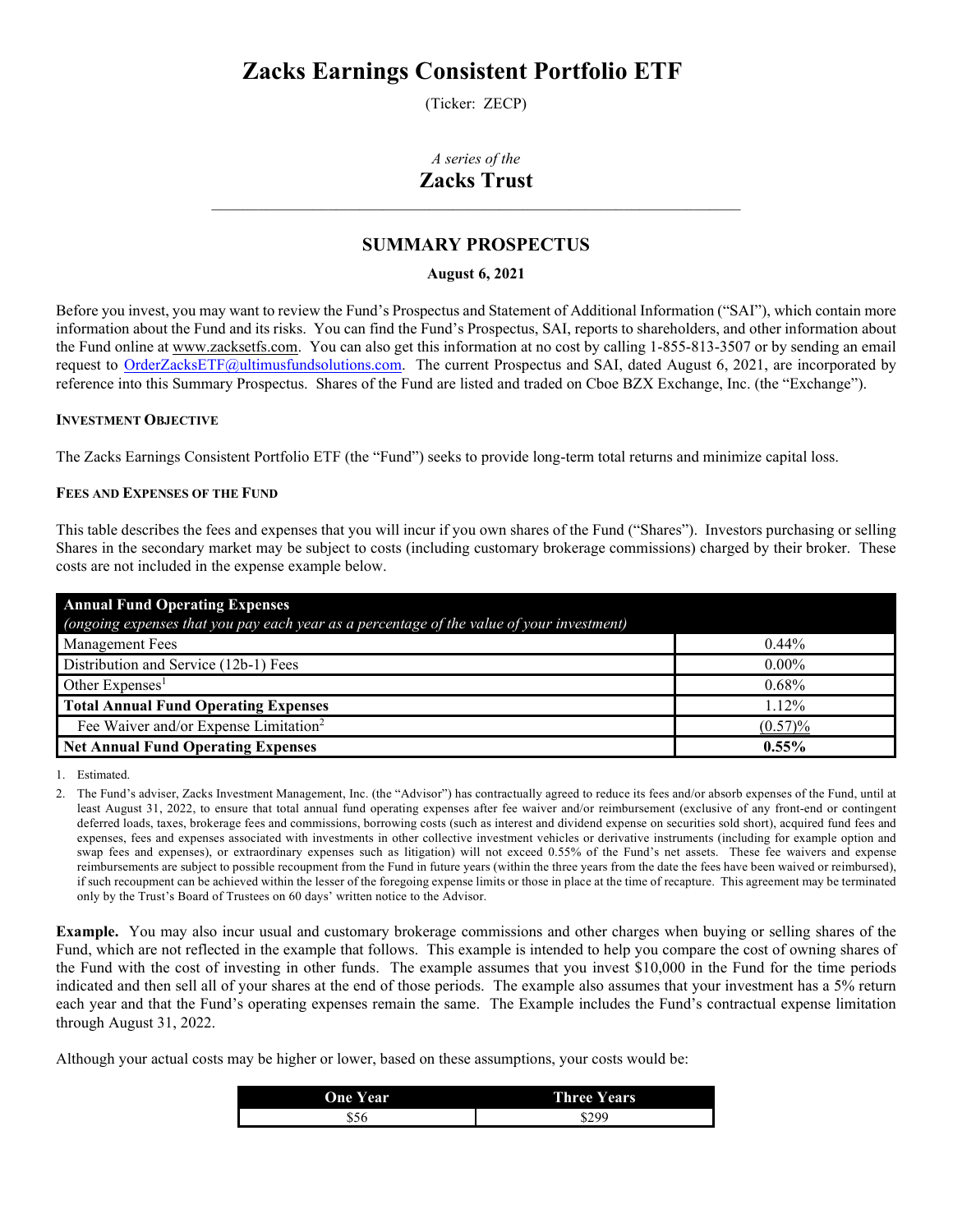**Portfolio Turnover.** The Fund may pay transaction costs, such as commissions, when it buys and sells securities (or "turns over" its portfolio). A higher portfolio turnover rate may indicate higher transaction costs and may result in higher taxes when Fund shares are held in a taxable account. These costs, which are not reflected in Annual Fund Operating Expenses or in the Example, affect the Fund's performance. Because the Fund is newly organized, portfolio turnover information is not yet available.

# **PRINCIPAL INVESTMENT STRATEGIES**

The Fund pursues its investment objective by constructing a portfolio of companies that exhibit a track record of moving through recessionary periods with little to minimal impact on aggregate earnings growth relative to the overall equity market.

The Fund's portfolio is composed of 50-120 U.S. exchange-listed companies with the highest stability in their historic and forecasted earnings per share ("EPS"). Historic EPS stability is determined by evaluating the variability of the company's EPS over the past 15 years. Forecasted EPS stability is determined by evaluating the forecasted variability of the company's earnings over the next 2 years. Those companies with the least variability are selected for the Fund's portfolio. These quantitative screens are combined with the qualitative judgment of the portfolio manager based on an analysis of financial statement filing consistency, profitability, earnings stability in recessionary periods, valuation, and improving fundamentals (revenue estimates and earnings estimates).

The Advisor selects the Fund's portfolio securities from a universe of the largest 750 equity securities listed in the U.S. equity market, which may be a combination of large, mid, and small capitalization companies. The Advisor then selects 100 companies based on the qualitative judgment of the portfolio manager described above. The 50-120 companies with the highest historic and forecasted EPS stability are then selected for the Fund's portfolio.

The portfolio is generally rebalanced on a weekly basis. However, the Advisor may rebalance the portfolio at other times due to things like corporate actions, such as mergers and acquisitions.

#### **PRINCIPAL RISKS OF INVESTING IN THE FUND**

*Risk is inherent in all investing. The loss of your money is a principal risk of investing in the Fund. Investors should consider the following risk factors and special considerations associated with investing in the Fund, which may cause you to lose money. The following principal risk factors have been identified for the Fund. There can be no assurance that the Fund will be successful in meeting its investment objective. See also the sections "Additional Information about the Fund's Principal Investment Risks" and "Additional Risk Considerations" for additional information about the Fund's risk factors.*

*Equity Securities Risk.* Equity securities are subject to changes in value, and their values may be more volatile than those of other asset classes. These changes in value may result from factors affecting individual issuers, industries or the stock market as a whole. In addition, equity markets tend to be cyclical which may cause stock prices to fall over short or extended periods of time.

*Large-Cap Securities Risk.* Stocks of large companies as a group can fall out of favor with the market, causing the Fund to underperform investments that have a greater focus on mid-cap or small-cap stocks. Larger, more established companies may be slow to respond to challenges and may grow more slowly than smaller companies.

*Management Risk.* The Fund is subject to management risk because it is an actively managed portfolio. The Advisor's judgments about the attractiveness, value, and stability of particular stocks in which the Fund invests may prove to be incorrect, and there is no guarantee that the Advisor's judgment will produce the desired results.

*Quantitative Model Risk.* **I**nvestments selected using quantitative methods may perform differently from the market as a whole. There can be no assurance that these methodologies will enable the Fund to achieve its objective.

*Small and Medium Cap Securities Risk.* The earnings and prospects of small and medium sized companies are more volatile than larger companies and may experience higher failure rates than larger companies. Small and medium sized companies normally have a lower trading volume than larger companies, which may tend to make their market price fall more disproportionately than larger companies in response to selling pressures and may have limited markets, product lines, or financial resources and lack management experience.

*Common Stock Risk.* Investments in shares of common stock may fluctuate in value response to many factors, including the activities of the individual issuers whose securities the Fund or Portfolio Fund owns, general market and economic conditions, interest rates, and specific industry changes. Such price fluctuations subject the Fund to potential losses. During temporary or extended bear markets, the value of common stocks will decline, which could also result in losses for the Fund.

*New Advisor Risk.* The Advisor has only recently begun serving as an investment advisor to ETFs. As a result, investors do not have a long-term track record of managing an ETF from which to judge the Advisor, and the Advisor may not achieve the intended result in managing the Fund.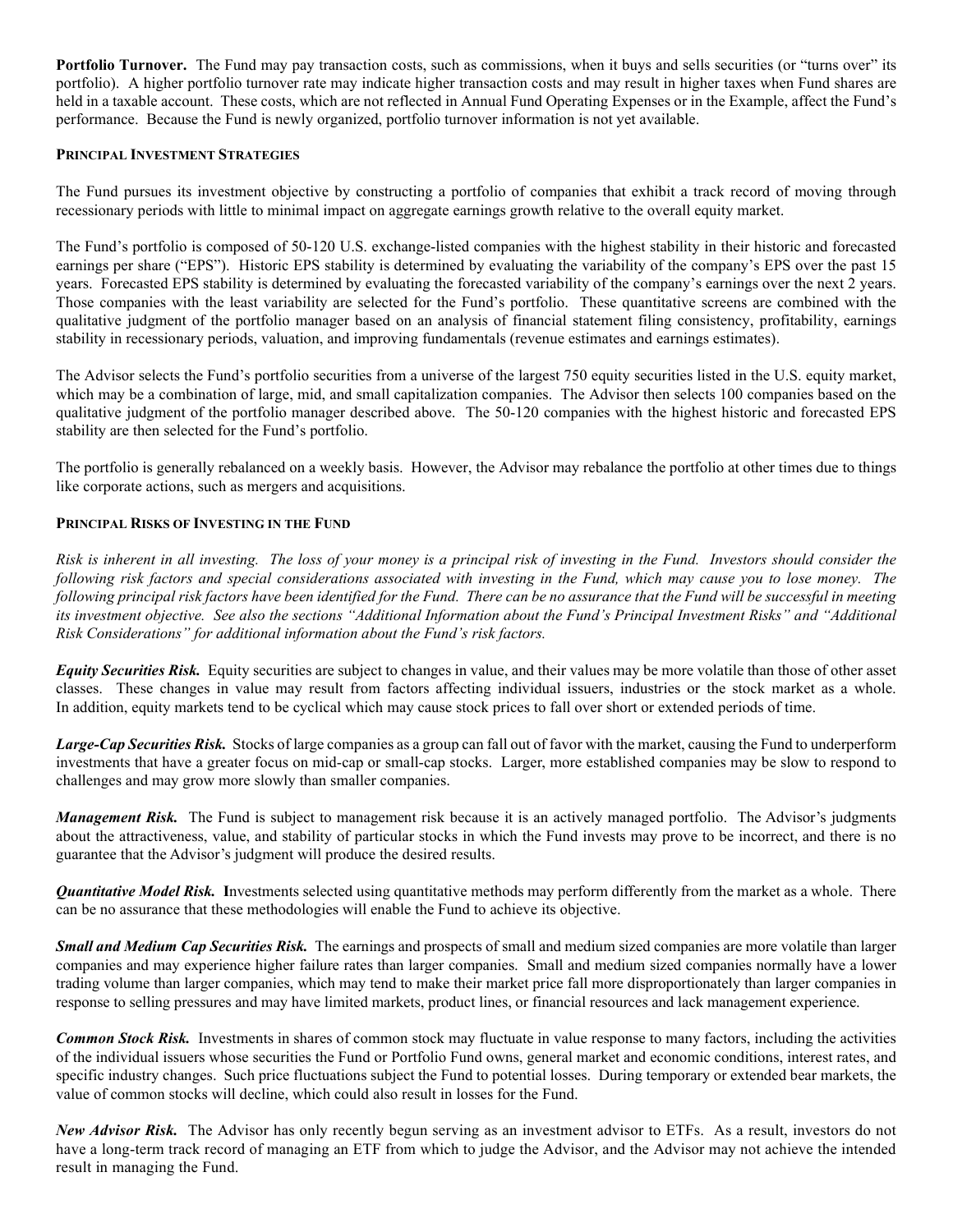*Market Risk.* Market risk refers to the possibility that the value of securities held by the Fund may decline due to daily fluctuations in the market. Market prices for securities change daily as a result of many factors, including developments affecting the condition of both individual companies and the market in general. The price of a security may even be affected by factors unrelated to the value or condition of its issuer, including changes in interest rates, economic and political conditions, and general market conditions. The Fund's performance per share will change daily in response to such factors.

*New Fund Risk.* The Fund has no history of operations for investors to evaluate.

*Authorized Participant Risk.* Only an authorized participant ("Authorized Participant" or "AP") may engage in creation or redemption transactions directly with the Fund. The Fund has a limited number of institutions that may act as Authorized Participants on an agency basis (i.e., on behalf of other market participants). Authorized Participant concentration risk may be heightened for exchange-traded funds (ETFs), such as the Fund, that invest in securities issued by non-U.S. issuers or other securities or instruments that have lower trading volumes.

*Early Close/Trading Halt Risk.* An exchange or market may close or issue trading halts on specific securities, or the ability to buy or sell certain securities or financial instruments may be restricted, which may prevent the Fund from buying or selling certain securities or financial instruments. In these circumstances, the Fund may be unable to rebalance its portfolio, may be unable to accurately price its investments and may incur substantial trading losses.

*ETF Structure Risks.* The Fund is structured as an ETF and as a result is subject to the special risks, including:

- o *Not Individually Redeemable.* Shares are not individually redeemable and may be redeemed by the Fund at NAV only in large blocks known as "Creation Units." You may incur brokerage costs purchasing enough Shares to constitute a Creation Unit.
- o *Trading Issues.* An active trading market for the Fund's shares may not be developed or maintained. Trading in Shares on the Exchange may be halted due to market conditions or for reasons that, in the view of the Exchange, make trading in Shares inadvisable, such as extraordinary market volatility. There can be no assurance that Shares will continue to meet the listing requirements of the Exchange. If the Fund's shares are traded outside a collateralized settlement system, the number of financial institutions that can act as authorized participants that can post collateral on an agency basis is limited, which may limit the market for the Fund's shares.
- o *Cash purchases.* To the extent Creation Units are purchased by APs in cash instead of in-kind, the Fund will incur certain costs such as brokerage expenses and taxable gains and losses. These costs could be imposed on the Fund and impact the Fund's NAV if not fully offset by transaction fees paid by the APs.
- o *Market Price Variance Risk.* The market prices of Shares will fluctuate in response to changes in NAV and supply and demand for Shares and will include a "bid-ask spread" charged by the exchange specialists, market makers or other participants that trade the particular security. There may be times when the market price and the NAV vary significantly. This means that Shares may trade at a discount to NAV.
	- In times of market stress, market makers may step away from their role market making in shares of ETFs and in executing trades, which can lead to differences between the market value of Fund shares and the Fund's net asset value.
	- To the extent Authorized Participants exit the business or are unable to process creations or redemptions and no other Authorized Participant can step in to do so, there may be a significantly reduced trading market in the Fund's shares, which can lead to differences between the market value of Fund shares and the Fund's net asset value.
	- The market price for the Fund's shares may deviate from the Fund's net asset value, particularly during times of market stress, with the result that investors may pay significantly more or receive significantly less for Fund shares than the Fund's net asset value, which is reflected in the bid and ask price for Fund shares or in the closing price.
	- When all or a portion of an ETFs underlying securities trade in a market that is closed when the market for the Fund's shares is open, there may be changes from the last quote of the closed market and the quote from the Fund's domestic trading day, which could lead to differences between the market value of the Fund's shares and the Fund's net asset value.
	- In stressed market conditions, the market for the Fund's shares may become less liquid in response to the deteriorating liquidity of the Fund's portfolio. This adverse effect on the liquidity of the Fund's shares may, in turn, lead to differences between the market value of the Fund's shares and the Fund's net asset value.

*Cybersecurity Risk.* As part of its business, the Advisor processes, stores, and transmits large amounts of electronic information, including information relating to the transactions of the Fund. The Advisor and the Fund are therefore susceptible to cybersecurity risk. Cybersecurity failures or breaches of the Fund or its service providers have the ability to cause disruptions and impact business operations, potentially resulting in financial losses, the inability of Fund shareholders to transact business, violations of applicable privacy and other laws, regulatory fines, penalties, and/or reputational damage. The Fund and its shareholders could be negatively impacted as a result.